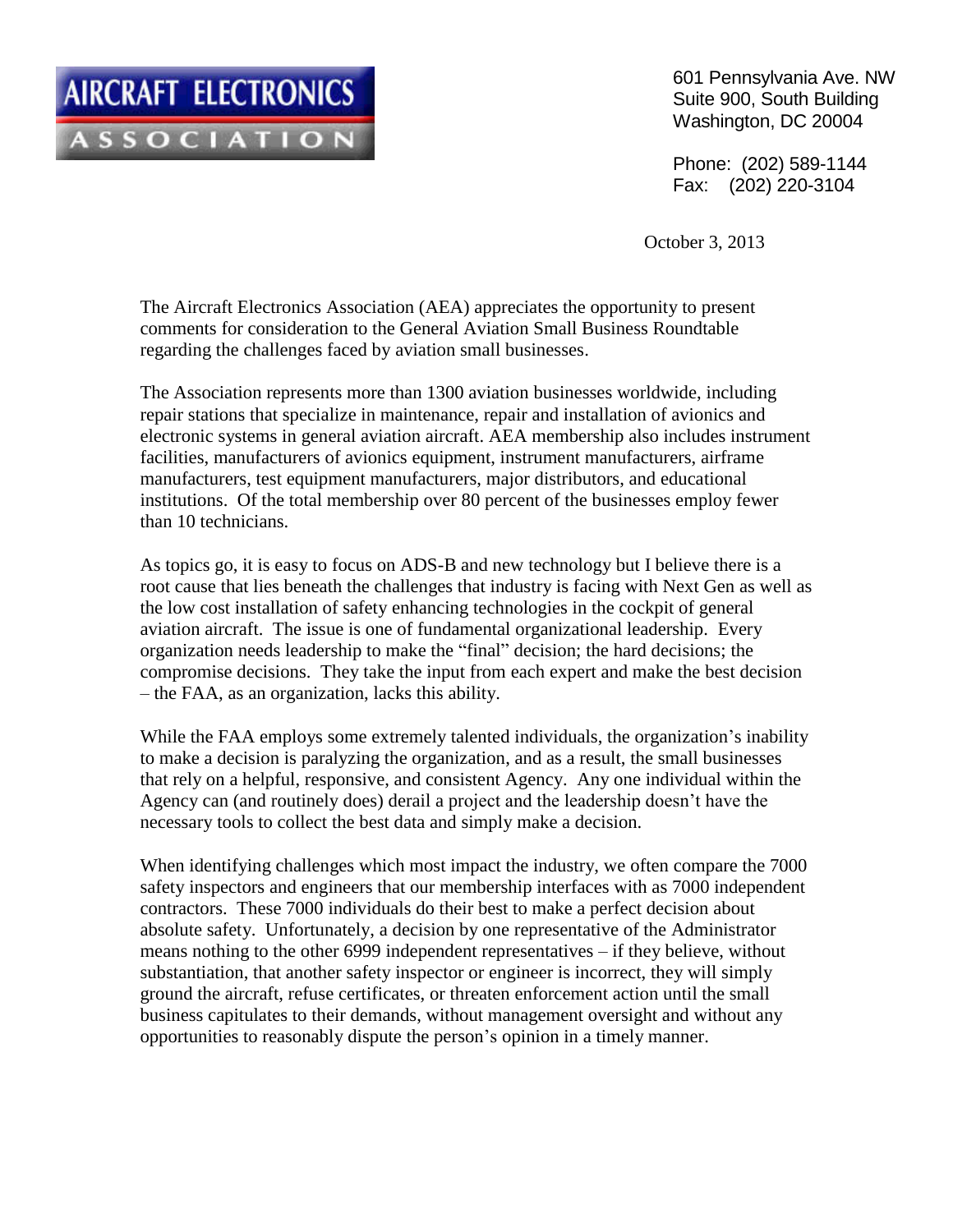A decision made at one FAA district office will often be second guessed at another district office and the product/project will be held ransom until the small business capitulates. And there is no organizational leadership to intervene.

The safety inspector or engineers don't issue condition tags, as their policy requires, but rather through the threat of enforcement action simply ground any project they personally don't like. The ability of an individual to ground general aviation aircraft (to take private property) without some level of organization oversight is simply wrong.

As a result, many small businesses simply accept the highest level of approvals in order to minimize the impact of inspector "second-guessing", driving up costs and reducing profits, and I might add, compromising safety by discouraging, rather than encouraging, new safety enhancing technologies.

And without a centralized leadership for the system based projects, such as ADS-B, which includes avionics products as well as ATO implementation procedures, there is no one leadership position that can take charge. Each subject matter expert is driven by absolute perfection with no risk. Unfortunately, NextGen includes new and novel technologies which by their very nature add a certain level of risk. While one office of the agency is trying to facilitate cost effective timely installations of NextGen equipment, another office is responsible for the design and certification of the equipment while another is responsible for the in-service modifications which are needed to equip 160,000 general aviation aircraft with NextGen technologies. While each office is making perfect decisions there is no organizational leadership who can make the best decision while balancing each individual office's concern.

To be fair, industry has to assume some of the blame because of our Monday morning quarterbacking. Once we did receive an answer we might question and even challenge the answer in an attempt to get it changed to a more favorable outcome.

The frustration for industry is we are constantly being driven to higher level of approvals for simple avionics installations simply to satisfy the minority safety inspectors who might second guess an installation.

And this carries over to ADS-B and NextGen. While the FAA proposed a lower level approval for ADS-B technologies during the NPRM, when the perfect decisions of one office came in conflict with the simple in-service proposal, the installation cost doubled and in many cases has prohibited ADS-B installation in one-off and orphaned aircraft.

This is NOT a recipe for a strong aviation small business industry. We need leadership who are willing and able to make a decision. Again, this is not about individuals, the FAA employs some of the brightest minds the industry has to offer, unfortunately, over the past twenty or so years, the Agency has morphed into an organization that lacks the fundamental principles of leadership.